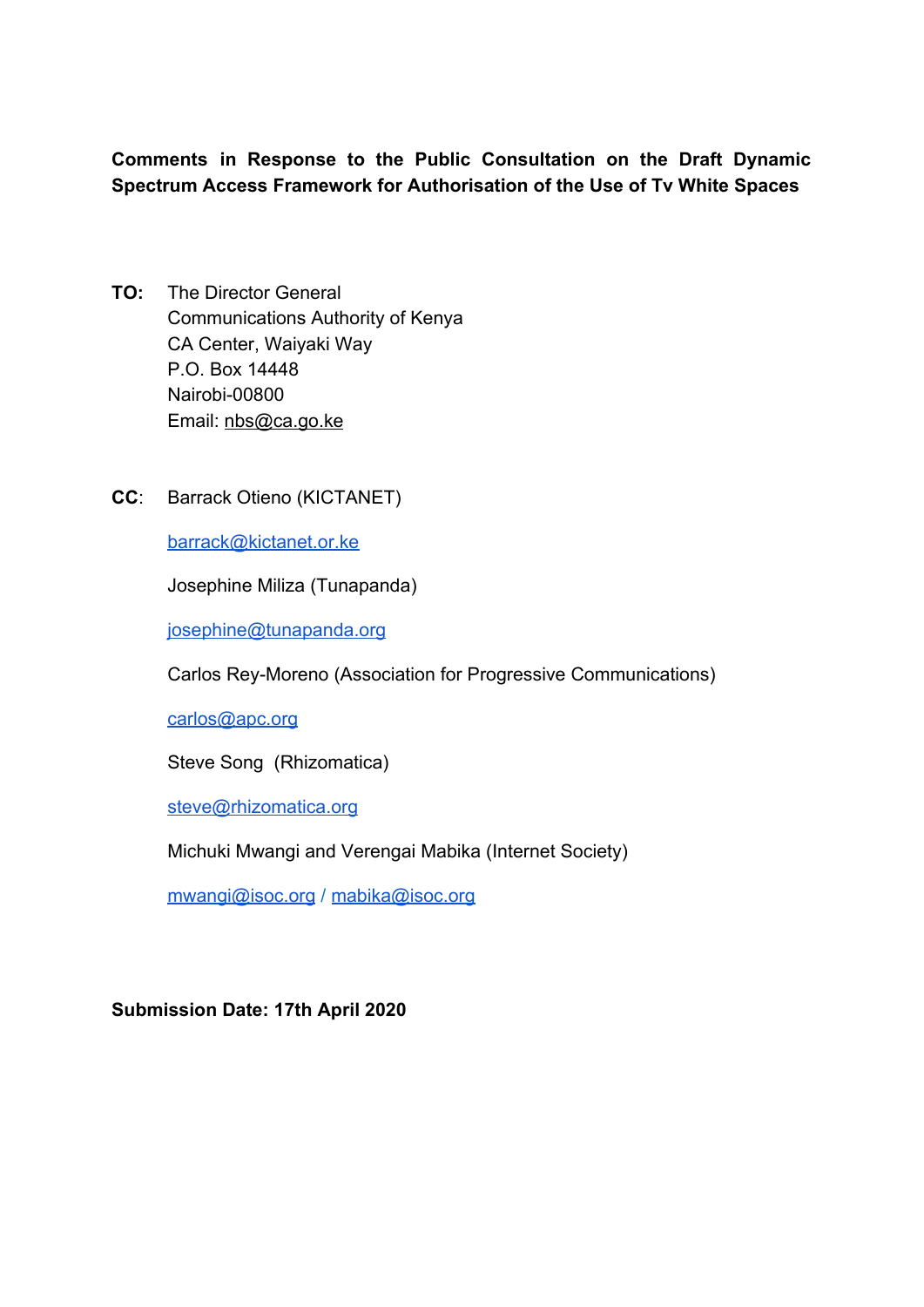## **RE: Public Consultation on the Draft Dynamic Spectrum Access Framework for Authorisation of the Use of Tv White Spaces**

### **Table of Contents**

| <b>Introduction</b>                               |                |
|---------------------------------------------------|----------------|
| <b>Context</b>                                    | 1              |
| Evolution of TVWS Regulation                      | $\overline{2}$ |
| <b>Key Recommendations / Comments</b>             | 3              |
| Brief about the submitting organisations          | 5              |
| Kenya ICT Action Network (KICTANet)               | 5              |
| Tunapanda Institute                               | 5              |
| <b>Association for Progressive Communications</b> | 5              |
| Rhizomatica                                       | 6              |
| <b>Internet Society</b>                           | 6              |
|                                                   |                |

# <span id="page-1-0"></span>**Introduction**

On the 3rd March 2020, the Communications Authority of Kenya (CA) invited all stakeholders to submit their comments with respect to the Draft Dynamic Spectrum Access Framework for Authorisation of the Use of TV White Spaces. The following organizations are herewith submitting their comments with the common objective to help create a quality and affordable telecommunications service to all Kenyans, especially those in rural and underserved areas :

- Kenya ICT Action Network (KICTANet)
- Tunapanda
- Association for Progressive Communications, apc.org
- Internet Society. [www.internetsociety.org](http://www.internetsociety.org/)
- Rhizomatica

# <span id="page-1-1"></span>**Context**

Information and Communications Technology (ICT) is a key enabler in achieving Kenya's vision 2030 which aims to transform the country into a globally competitive middle-income knowledge-based economy. Last year the government launched the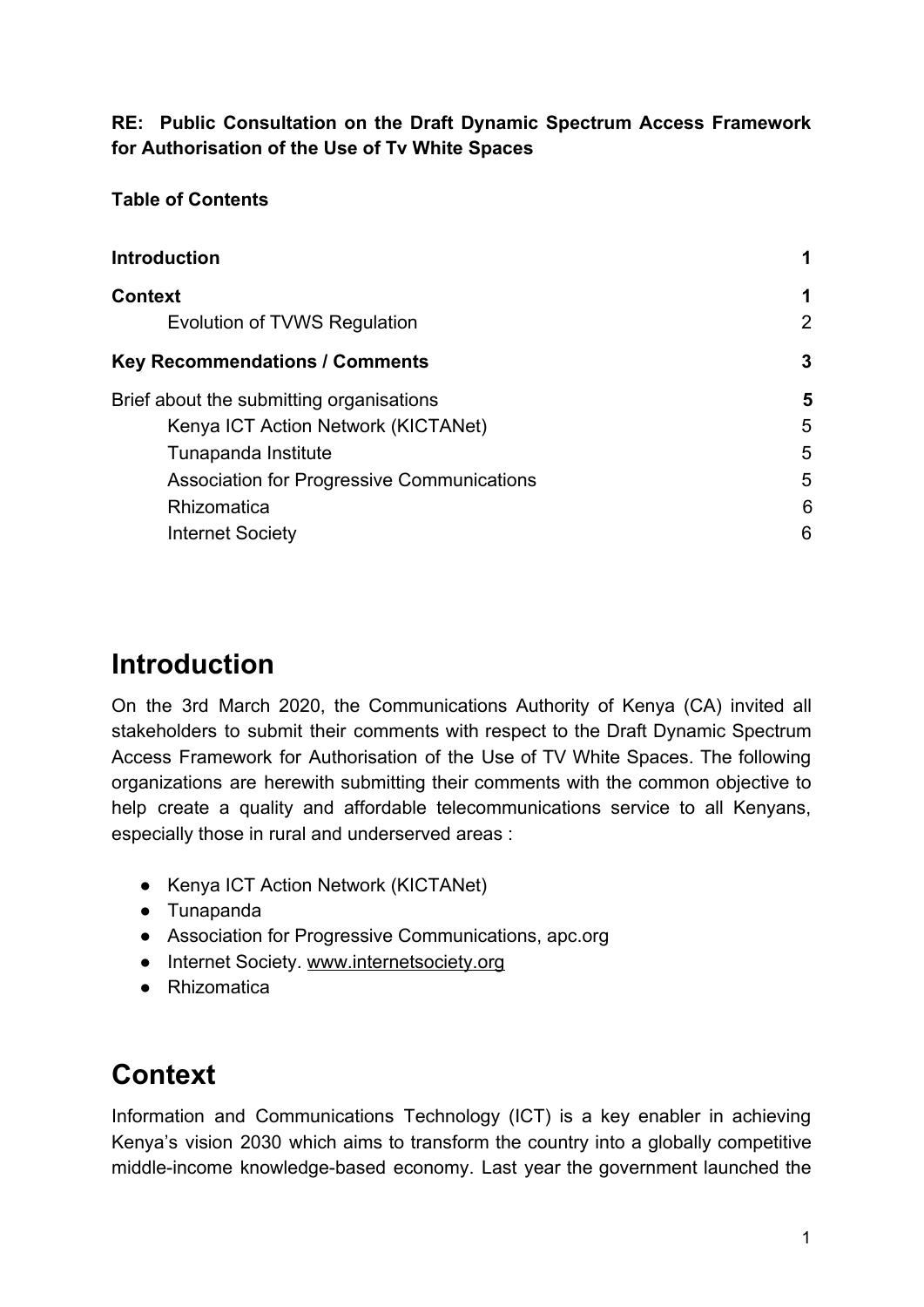"Big Four" agenda which has four priority areas drawn from vision 2030. These are food security, affordable housing, universal healthcare, and manufacturing.<sup>1</sup> In the last decade, Kenya has experienced growth in the ICT sector with the government investing in critical infrastructure such as fiber optic cables which connect Kenya to international fiber networks. In addition, the government also connected each county to the national fiber optic backbone.<sup>2</sup> Even with the progress,  $48\%$  of Kenyans especially those living in rural areas still remain unconnected to mobile networks.<sup>3</sup> Fixed-line and wired networks are beyond reach for most Kenyans, this is indicated in the latest released statistics for the last quarter of 2019 in which the total broadband subscriptions from all Internet Service Providers (ISPs) combined was less than half a million<sup>4</sup>.

In the absence of affordable and reliable internet connection, Kenya's rural population who are mostly youth will lack the skills and tools that can enable them to contribute and participate in the knowledge-based economy thus impacting negatively the achievement of the country's vision 2030. During these tough times of the global COVID-19 pandemic has reemphasized the importance of connecting every household in Kenya to ensure access to essential government services, digital healthcare, and education.

We welcome this opportunity to contribute to the work of the CA in such an important process.

#### <span id="page-2-0"></span>**Evolution of TVWS Regulation**

With the exception of early adopters including the United States, the United Kingdom, and Singapore, the adoption of TVWS regulation has been slow. In Sub-Saharan Africa, there has been a willingness to engage in TVWS pilots and trials with Botswana, Ghana, Kenya, Malawi, Namibia, Nigeria, South Africa, and Tanzania all engaging in TVWS pilots since  $2013^5$ . Yet the formal regulations supporting the use of TVWS technology have been slow to emerge on the continent.

The tide is finally turning. South Africa $6$  enacted TVWS regulations in 2018. Since then Mozambique<sup>7</sup>, Ghana<sup>8</sup>, Nigeria<sup>9</sup>, and Uganda<sup>10</sup> have all announced

<sup>6</sup> Regulations on the Use of Television White Spaces. ICASA. March 2018.

<sup>1</sup> <https://vision2030.go.ke/>

<sup>2</sup> <http://icta.go.ke/national-ict-masterplan/>

<sup>3</sup> <https://www.gsma.com/newsroom/press-release/reform-policy-to-boost-kenyas-mobile-connectivity-says-gsma/> <sup>4</sup> <https://ca.go.ke/document/sector-statistics-report-q2-2019-2020/>

<sup>&</sup>lt;sup>5</sup> Dynamic Spectrum Alliances - Pilots. <http://dynamicspectrumalliance.org/pilots/#africa>

<https://www.icasa.org.za/uploads/files/Regulations-on-the-use-of-Television-White-Spaces-2018.pdf> 7 Norma vai regular reutilização do espectro radioeléctrico. 7 August 2019.

[https://www.arecom.gov.mz/index.php/sala-de-imprensa/noticias/325-norma-vai-regular-reutilizacao-do-espectro](https://www.arecom.gov.mz/index.php/sala-de-imprensa/noticias/325-norma-vai-regular-reutilizacao-do-espectro-radioelectrico)[radioelectrico](https://www.arecom.gov.mz/index.php/sala-de-imprensa/noticias/325-norma-vai-regular-reutilizacao-do-espectro-radioelectrico)

<sup>&</sup>lt;sup>8</sup> Guidelines For The Operation Of Data Services Using Television White Spaces(tvws) In Ghana. May 2019. <https://www.nca.org.gh/assets/Uploads/Guidelines-for-TVWS-Data-Services.pdf>

<sup>&</sup>lt;sup>9</sup> Draft Guidelines on the use of Television White Space (TVWS) in Nigeria. Nigeria Communications Commission. 31 December 2019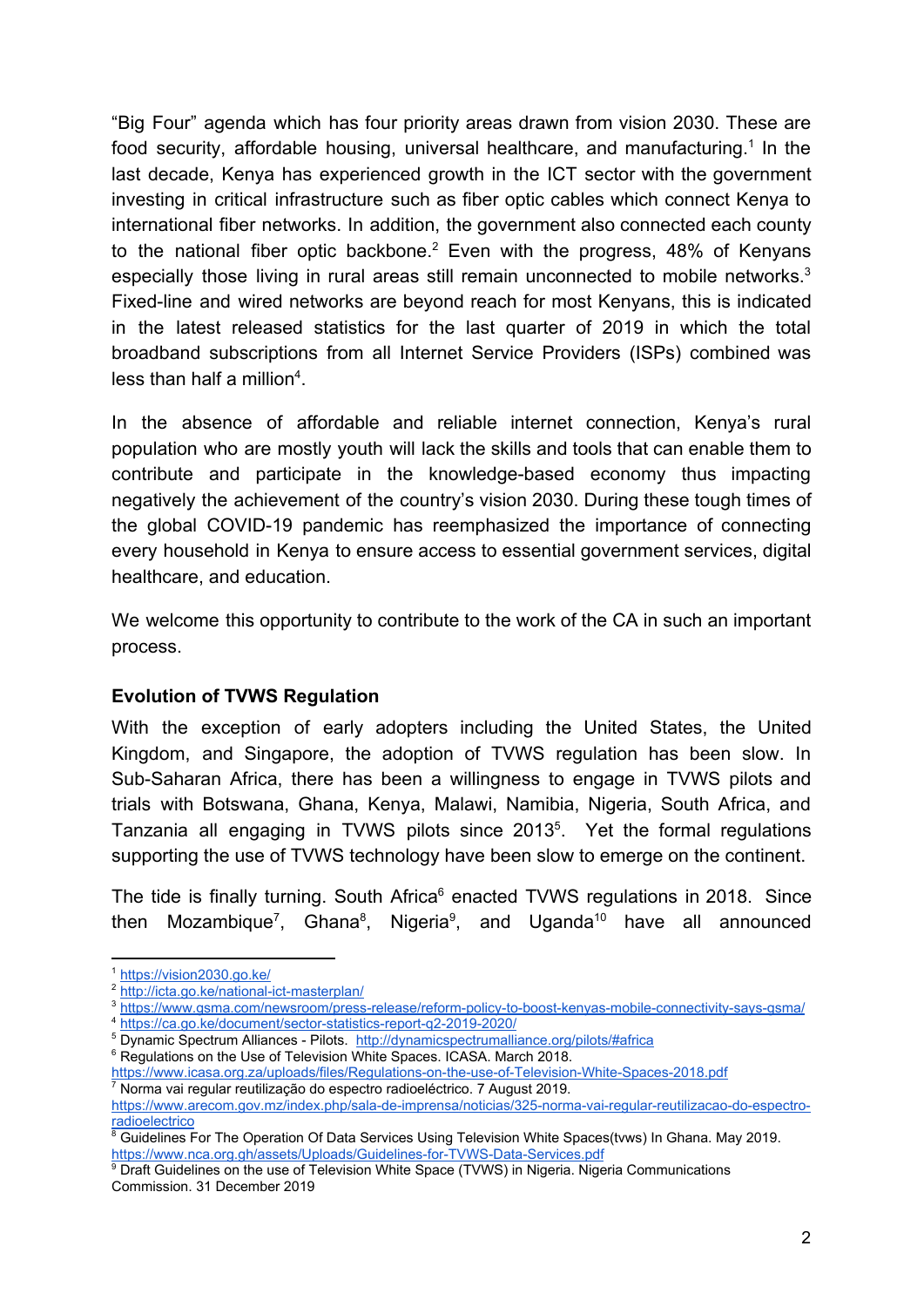consultations and/or draft regulations for TVWS. It is encouraging to see Kenya also leading this change.

There has never been a better time to implement TVWS regulation as the price of TVWS technology continues to drop even as the performance of the technology improves. In addition, the completion of the Digital Switchover in many countries has resulted in even more UHF spectrum being available for use in rural areas.

## <span id="page-3-0"></span>**Key Recommendations / Comments**

#### **General Comments**

We welcome the fact that CA is moving forward with TVWS regulation and further that dynamic spectrum management may be considered for other bands in the future. Dynamic spectrum management has the potential to directly address the challenge of underutilised spectrum in rural areas.

We would like to urge CA to move forward with all reasonable haste in implementing TVWS regulation. The current pandemic has brought home to the world how important affordable access to communication when people's movements are restricted. TVWS technology can enable network operators to offer innovative and affordable connectivity in underserved regions.

#### **Section 3.1 (page 11) regarding communication with geolocation database**

The draft framework states that the "*The white space devices shall not use TVWS channels to communicate with a geolocation database. The database provider shall have adequate security features to restrict access to the geolocation database and the available channels.*" This means each TVWS device would have to have a SIM card and data and a mobile connection to communicate with the database. We suggest this would be very limiting for the operation of TVWS in remote areas and limit the application of TVWS technology in regions where it might have the biggest impact.

[https://ncc.gov.ng/media-centre/public-notices/760-public-notice-draft-guidelines-on-the-use-of-television-white-s](https://ncc.gov.ng/media-centre/public-notices/760-public-notice-draft-guidelines-on-the-use-of-television-white-space-tvws-in-nigeria) [pace-tvws-in-nigeria](https://ncc.gov.ng/media-centre/public-notices/760-public-notice-draft-guidelines-on-the-use-of-television-white-space-tvws-in-nigeria)

<sup>&</sup>lt;sup>10</sup> Standard for TV White Spaces Access And Use In Uganda. November 2019 <https://www.ucc.co.ug/wp-content/uploads/2017/09/UCC-TVWS-standards.pdf>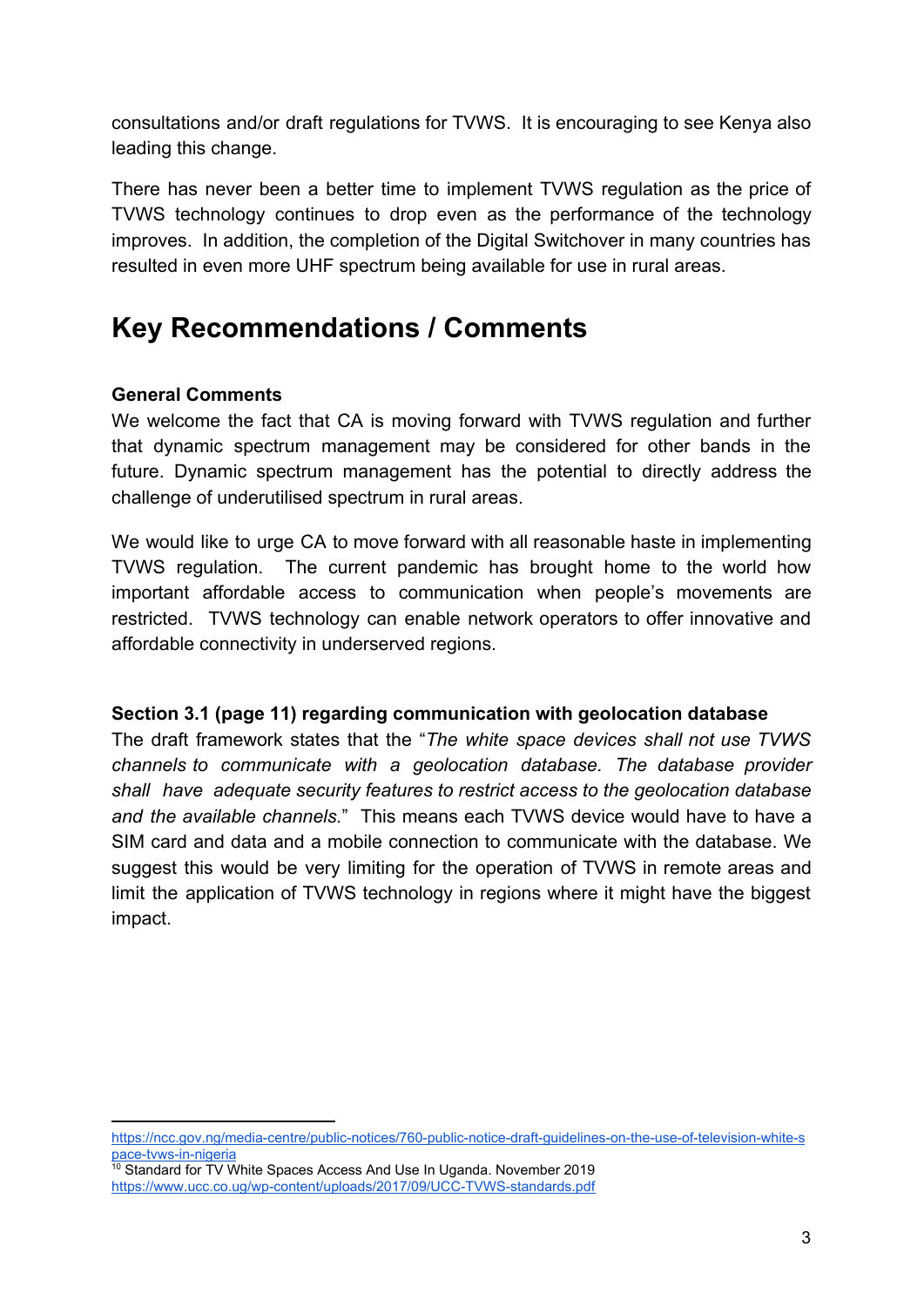#### **Section 3.11. Adjustments to Maximum Transmit Power**

We support having the EIRP power levels set by the geo-location database allowing for higher output power in regions where television transmissions are sparse or non-existent.

**Section 4.10.** The draft regulations state that type approval will not be granted to manually configurable TVWS devices, that the only devices that will be approved are ones with GPS capability and configuration via database. We propose that this requirement be limited to base stations and not client devices in order to keep the cost of TVWS as low as possible.

#### **Section 5. Requirements for Devices Operating in TV White Spaces**

We fully support a geo-location database approach to the management of the TVWS ecosystem, however,experience in South Africa and Canada has shown that geo-location database implementation can be a complex process with issues of database certification, cost recovery mechanisms, and operational responsibilities to be addressed. As such, we encourage CA to allow for temporary manual assignment of TVWS spectrum during the period in which the geo-location database is operationalised.

We believe that in rural Kenya there is sufficient unused spectrum that temporary assignments could be made manually with very low risk during the period in which the geo-location database is being operationalised. This is an approach that has been used successfully by the Colombian regulator. In the context of the current pandemic, there is an urgency to making communication infrastructure affordably available to the unserved. Network operators only await permission to be able to use TVWS technologies.

## **Section 6.1. Approach to Charging and Cost Recovery (page 31)**

The Authority in consultation with relevant stakeholders shall determine the appropriate fees for spectrum utilisation by TVWS applications.

The document considers the use of TVWS for rural underserved areas, but the charging only considers "cost recovery" and not "social purpose licensing". We would like to suggest adding a recommendation, point (g)

● (g) Social use: The Authority shall provide a cost-exempt license of TVWS spectrum, upon consideration of the non-for-profit status qualifications of the operator.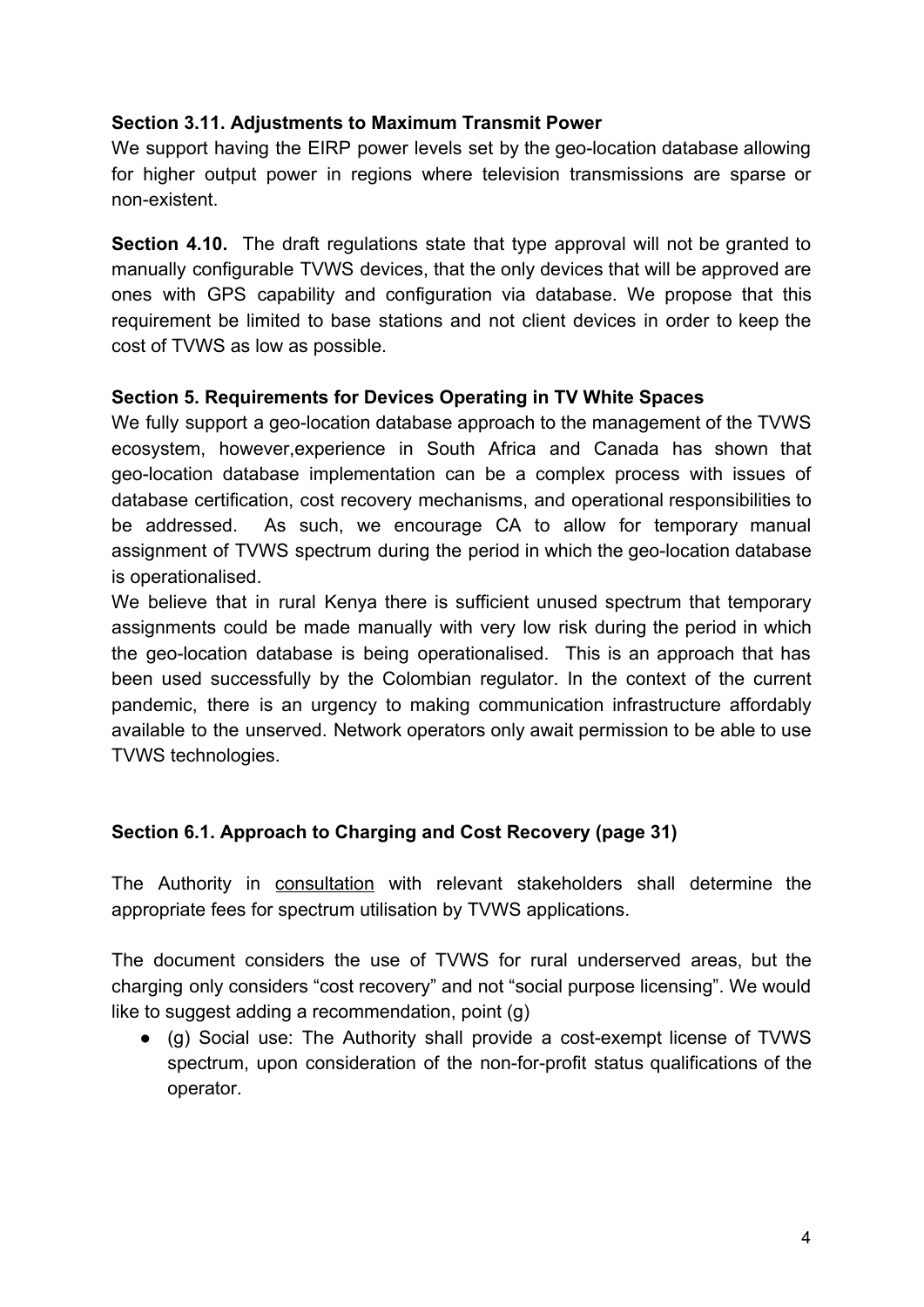## <span id="page-5-0"></span>**Brief about the submitting organisations**

## <span id="page-5-1"></span>**Kenya ICT Action Network (KICTANet)**

KICTANet is a multi-stakeholder Think Tank for people and institutions interested and involved in ICT policy and regulation. It was formed as part of a World Summit of Information Society (WSIS) project under catalyzing Access to ICTs in Africa (CATIA) initiative in 2003. The Think Tank is a catalyst for reform in the ICT sector, and its work is guided by four pillars of Policy Advocacy, Capacity Building, Research, and Stakeholder Engagement.

Objectives of the Network are:

- 1. To improve the effectiveness of ICT policy and regulatory processes by expanding support for ICT initiatives, providing support for member's actions and audience for member's ideas.
- 2. Facilitate effective dissemination channels regarding ICT policy and regulatory processes to keep everyone updated on what is going on in the sector.
- 3. Provide access to varied and multiple resources and skills.
- 4. Link organisations and networks working at the community level to those specialised and working in the broader political space.

## <span id="page-5-2"></span>**Tunapanda Institute**

Tunapanda Institute is a non-profit organization whose mission is to create an environment for lifelong learning, earning and problem-solving to create sustainable solutions for improved livelihoods and self-expression. The organization runs several programs and initiatives aimed at fulfilling its mission such as intensive three-month technology, design, and business training courses targeting youth from economically disadvantaged environments in East Africa such as Kibera (an informal settlement in Nairobi). These programs enable youth to become digital professionals, and to gain skills and mindsets to empower other youth in their communities through peer-to-peer learning. Tunapanda is also an advocate for affordable internet access and champions TunapandaNET, a community network that focuses on providing connectivity, digital educational resources and training to community schools and centers.

## <span id="page-5-3"></span>**Association for Progressive Communications**

Founded in 1990, APC is an international network and non-profit organization that wants everyone to have access to a free and open internet to improve our lives and create a more just world. This goal is underpinned by shared values of community participation, cultural diversity, multidisciplinary research, and sustainable